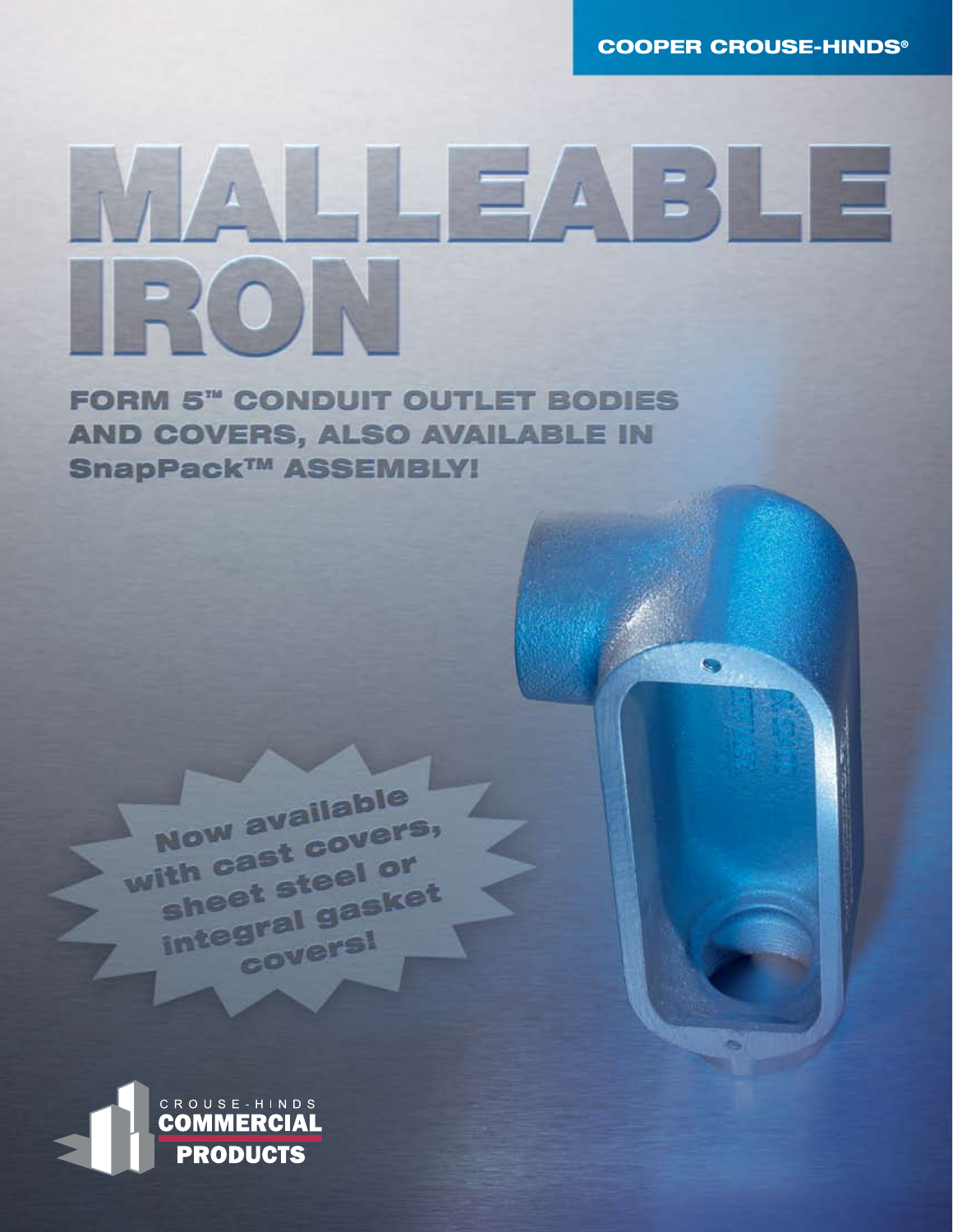## *malleable iron* conduit outlet bodies

### *Cooper Crouse-Hinds® Form 5™*

*conduit outlet bodies are ideal for threaded rigid/IMC conduit systems in commercial and industrial applications. Made from durable malleable iron, the line offers convenient features such as built-in rollers\* to facilitate wire pulling, solid neoprene gaskets that can be easily converted to the open type, integral bushings for protection of wire insulation, and sheet steel or cast malleable iron covers with self-retaining stainless steel cover screws. The bodies and covers are interchangeable with Appleton*<sup>®</sup> *Form 35*<sup>®</sup> and *O-Z/Gedney* ® *malleable iron conduit outlet bodies, and are suitable for corrosive environments due to a tough electro-galvanized finish. The offering includes all standard configurations and sizes from ½" to 4". All are certified to UL and CSA standards.* 

#### Applications

Form 5 Conduit Outlet Bodies are used in conduit systems to:

- Act as pull outlets for conductors being installed
- Provide openings for making splices and taps in conductors

10

• Connect conduit sections

1

LB

2

- Provide taps for branch conduit runs
- Make 90° bends in conduit runs
- Provide access to conductors for maintenance and future system changes

**Now** available with NEMA 4 Rated cast covers, sheet steel or integral gasket covers!

9

T

6

4

5

3

#### New to the Form 5 Line:

- Integral gasket covers. These new sheet steel covers feature a raised dome with stainless steel screws supplied with nylon washers and gasket for simplifying installation, reducing inventory and labor costs. These covers are UL and cUL Listed and are NEMA 4 Rated.
- SnapPack™ is now available for Form 5. SnapPack combines a body, a gasket and a sheet steel cover in a single assembly. This adds ordering convenience with just one part number instead of three! Simply add the suffix CG to the end of the standard part number, i.e., LB100M CG. The SnapPack is available for the following configurations: LB, LR, LL, C & T in trade sizes ½" to 2."

LL

8

7

SnapPack™ Assembly is now available or Form 5!

#### Features

**1** Interchangeable with Appleton<sup>®</sup> Form 35<sup>®</sup> and O-Z/Gedney® malleable iron conduit outlet bodies

11

- **2** Built-in rollers on  $1\frac{1}{4}$  to 4" C and LB bodies to facilitate wire pulling
- **3** Smooth and rounded integral bushings for protection of wire insulation
- 4) Malleable iron construction provides high impact resistance and durability
- 5 Threaded for rigid/IMC conduit
- Zinc electroplate and aluminum acrylic paint finish for 6 corrosion resistance and durability
- **7** Solid neoprene gaskets may be converted to open type by pulling out perforated center section
- **8** Domed sheet steel covers provide additional cubic capacity
- **9** Cast malleable covers—flat:  $\frac{1}{2}$ " to 2," domed:  $2\frac{1}{2}$ " to 4"
- New integral gasket sheet steel covers—NEMA 4 Rated 10
- Stainless steel self-retaining cover screws 11

\*Rollers are standard on 11 ⁄4" to 4" type C and LB conduit outlet bodies. Form 35 is a registered trademark of EGS/Appleton Electric. O-Z/Gedney and Appleton are brands of the EGS Electrical Group.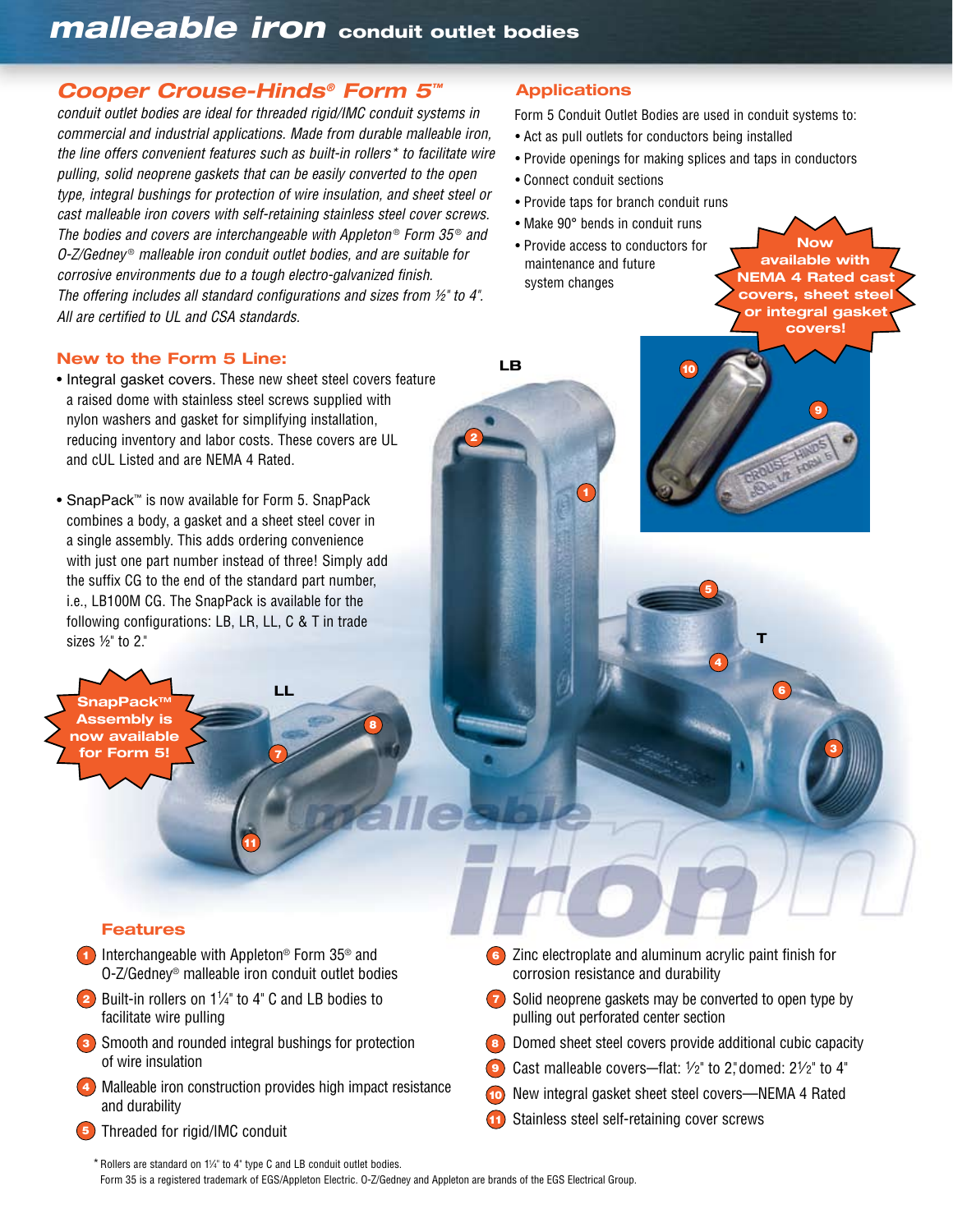## *malleable iron* ordering information

#### Standard Materials

- bodies—malleable iron
- gaskets—neoprene
- covers—sheet steel or malleable iron

#### Standard Finishes

• neoprene—natural

• malleable iron—electrogalvanized and aluminum acrylic paint

• sheet steel—electrogalvanized

Certifications and Compliances • UL Standard 514B

• cUL Listed (Certified by UL to CSA Standard C22.2 No.18)

|                       | Cat. #                                                                                                                                                                                           | Trade<br><b>Size</b>                                                                                                                    | Internal<br>Vol. in<br>Cu. In.                                                 | Qty.                                                                                                       | Unit Weight Lbs.<br><b>Per 100</b>                                    | Max. $# of$<br>Conductors                                                                                                                                                                        | Cat. #                                                                                                                                                                  | Trade<br><b>Size</b>                                                                                                                      | Internal<br>Vol. in<br>Cu. In.                                                 | Unit<br>Qty.                                                                                                  | Weight Lbs.<br>Per 100                                                 | Max. $# of$<br>Conductors                                                                                                                                                                                                                                    |
|-----------------------|--------------------------------------------------------------------------------------------------------------------------------------------------------------------------------------------------|-----------------------------------------------------------------------------------------------------------------------------------------|--------------------------------------------------------------------------------|------------------------------------------------------------------------------------------------------------|-----------------------------------------------------------------------|--------------------------------------------------------------------------------------------------------------------------------------------------------------------------------------------------|-------------------------------------------------------------------------------------------------------------------------------------------------------------------------|-------------------------------------------------------------------------------------------------------------------------------------------|--------------------------------------------------------------------------------|---------------------------------------------------------------------------------------------------------------|------------------------------------------------------------------------|--------------------------------------------------------------------------------------------------------------------------------------------------------------------------------------------------------------------------------------------------------------|
| ⊛                     | <b>Type LB - Malleable Iron</b><br>LB50M<br><b>LB75M</b><br><b>LB100M</b><br><b>LB125M</b><br><b>LB150M</b><br><b>LB200M</b><br><b>LB250M</b><br><b>LB300M</b><br><b>LB350M</b><br><b>LB400M</b> | $1/2$ "<br>$\frac{3}{4}$<br>$1^{\circ}$<br>$1\frac{1}{4}$<br>$1\frac{1}{2}$<br>2"<br>$2\frac{1}{2}$<br>3"<br>3 <sup>1</sup><br>4"       | 4.5<br>7.5<br>12.5<br>32.0<br>35.3<br>73.0<br>142.0<br>173.0<br>292.0<br>324.0 | 10<br>10<br>10<br>5<br>5<br>$\mathbf{1}$<br>$\mathbf{1}$<br>$\overline{1}$<br>$\mathbf{1}$<br>$\mathbf{1}$ | 79<br>98<br>152<br>314<br>331<br>552<br>994<br>1132<br>2099<br>2320   | N/A<br>3 #6 AWG MAX.<br>3 #4 XHHW MAX.<br>3 #2 XHHW MAX.<br>3 #1/0 XHHW MAX.<br>3 #4/0 XHHW MAX.<br>3 #300 MCM XHHW MAX.<br>3 #400 MCM XHHW MAX.<br>3 #500 MCM XHHW MAX.<br>3 #500 MCM xHHW MAX. | <b>Type C-Malleable Iron</b><br>C <sub>50</sub> M<br><b>C75M</b><br>C100M<br>C125M<br>C150M<br>C200M<br>C250M<br>C300M<br>C350M<br>C400M                                | $\frac{1}{2}$<br>$\frac{3}{4}$ "<br>$1^{\circ}$<br>$1\frac{1}{4}$<br>$1\frac{1}{2}$<br>2"<br>$2\frac{1}{2}$<br>3"<br>3 <sup>1</sup><br>4" | 4.5<br>7.5<br>12.5<br>35.0<br>35.3<br>75.0<br>153.0<br>181.0<br>290.0<br>320.0 | 10<br>10<br>10<br>$5\phantom{.0}$<br>5<br>$\mathbf{1}$<br>$\mathbf{1}$<br>$\mathbf{1}$<br>$\overline{1}$<br>1 | 71<br>114<br>180<br>320<br>386<br>589<br>1000<br>1300<br>2200<br>2400  | N/A<br>3 #6 AWG MAX.<br>3 #4 XHHW MAX.<br>3 #2 XHHW MAX.<br>3 #1/0 XHHW MAX.<br>3 #4/0 XHHW MAX.<br>3 #300 MCM XHHW MAX.<br>3 #300 MCM XHHW MAX.<br>3 #350 MCM XHHW MAX.<br>3 #350 MCM XHHW MAX.<br>SnapPack - Pre-assembled body, cover and neoprene gasket |
|                       | LB50M-CG<br>LB75M-CG<br>LB100M-CG<br>LB125M-CG<br>LB150M-CG<br>LB200M-CG                                                                                                                         | $1/2$ "<br>$\frac{3}{4}$<br>$1^{\circ}$<br>$1\frac{1}{4}$<br>$1\frac{1}{2}$<br>2"                                                       | 4.5<br>7.5<br>12.5<br>32<br>35.3<br>73                                         | 10<br>10<br>10<br>5<br>5<br>$\mathbf{1}$                                                                   | 79<br>98<br>152<br>314<br>331<br>552                                  | SnapPack - Pre-assembled body, cover and neoprene gasket<br>N/A<br>3 #6 AWG MAX.<br>3 #4 XHHW MAX.<br>3 #2 XHHW MAX.<br>3 #1/0 XHHW MAX.<br>3 #4/0 XHHW MAX.                                     | C50M-CG<br>C75M-CG<br>C100M-CG<br>C125M-CG<br>C150M-CG<br><b>C200M-CG</b>                                                                                               | $\frac{1}{2}$<br>$\frac{3}{4}$ "<br>$1^{\circ}$<br>$1\frac{1}{4}$<br>$1\frac{1}{2}$<br>2"                                                 | 4.5<br>7.5<br>12.5<br>35.0<br>35.3<br>75.0                                     | 10<br>10<br>10<br>5<br>5<br>$\mathbf{1}$                                                                      | 71<br>114<br>180<br>320<br>386<br>589                                  | N/A<br>3 #6 AWG MAX.<br>3 #4 XHHW MAX.<br>3 #2 XHHW MAX.<br>3 #1/0 XHHW MAX.<br>3 #4/0 XHHW MAX.                                                                                                                                                             |
| $^{\circ}$<br>$\odot$ | <b>Type LR-Malleable Iron</b><br>LR50M<br>LR75M<br><b>LR100M</b><br><b>LR125M</b><br><b>LR150M</b><br><b>LR200M</b><br><b>LR250M</b><br><b>LR300M</b><br><b>LR350M</b><br><b>LR400M</b>          | $\frac{1}{2}$<br>$\frac{3}{4}$<br>$1^{\circ}$<br>$1\frac{1}{4}$<br>$1\frac{1}{2}$<br>2"<br>$2\frac{1}{2}$<br>3"<br>3 <sup>1</sup><br>4" | 4.5<br>7.5<br>12.5<br>32.0<br>35.3<br>68.0<br>142.0<br>173.0<br>292.0<br>324.0 | 10<br>10<br>10<br>5<br>5<br>$\mathbf{1}$<br>$\overline{1}$<br>$\mathbf{1}$<br>$\mathbf{1}$<br>$\mathbf{1}$ | 70<br>106<br>157<br>353<br>353<br>663<br>1000<br>1300<br>2200<br>2400 | N/A<br>3 #6 AWG MAX.<br>3 #4 XHHW MAX.<br>3 #2 XHHW MAX.<br>3 #2 XHHW MAX.<br>3 #4/0 XHHW MAX.<br>3 #300 MCM XHHW MAX.<br>3 #350 MCM XHHW MAX.<br>3 #350 MCM XHHW MAX.<br>3 #350 MCM XHHW MAX.   | <b>Type T - Malleable Iron</b><br><b>T50M</b><br><b>T75M</b><br><b>T100M</b><br>T125M<br><b>T150M</b><br>T200M<br><b>T250M</b><br><b>T300M</b><br>T350M<br><b>T400M</b> | $\frac{1}{2}$<br>$\frac{3}{4}$ "<br>$1^{\circ}$<br>$1\frac{1}{4}$<br>$1\frac{1}{2}$<br>2"<br>$2\frac{1}{2}$<br>3"<br>$3\frac{1}{2}$<br>4" | 6.0<br>9.5<br>15.0<br>33.0<br>36.0<br>76.0<br>142.0<br>173.0<br>292.0<br>324.0 | 10<br>10<br>10<br>5<br>5<br>$\mathbf{1}$<br>$\mathbf{1}$<br>$\mathbf{1}$<br>$\mathbf{1}$<br>$\mathbf{1}$      | 107<br>136<br>206<br>338<br>366<br>663<br>1188<br>1475<br>2650<br>2750 | N/A<br>3 #6 AWG MAX.<br>3 #4 XHHW MAX.<br>3 #2 XHHW MAX.<br>3 #1 XHHW MAX.<br>3 #2/0 XHHW MAX.<br>3 #300 MCM XHHW MAX.<br>3 #300 MCM XHHW MAX.<br>3 #350 MCM XHHW MAX.<br>3 #350 MCM XHHW MAX.                                                               |
|                       | LR50M-CG<br>LR75M-CG<br>LR100M-CG<br>LR125M-CG<br>LR150M-CG<br>LR200M-CG                                                                                                                         | $\frac{1}{2}$<br>$\frac{3}{4}$ "<br>$1^{\circ}$<br>$1\frac{1}{4}$<br>$1\frac{1}{2}$<br>2"                                               | 4.5<br>7.5<br>12.5<br>32.0<br>35.3<br>68.0                                     | 10<br>10<br>10<br>5<br>5<br>$\mathbf{1}$                                                                   | 70<br>106<br>157<br>353<br>353<br>663                                 | SnapPack - Pre-assembled body, cover and neoprene gasket<br>N/A<br>3 #6 AWG MAX.<br>3 #4 XHHW MAX.<br>3 #2 XHHW MAX.<br>3 #2 XHHW MAX.<br>3 #4/0 XHHW MAX.                                       | T50M-CG<br><b>T75M-CG</b><br><b>T100M-CG</b><br>T125M-CG<br><b>T150M-CG</b><br><b>T200M-CG</b>                                                                          | $\frac{1}{2}$<br>$\frac{3}{4}$ "<br>1"<br>$1\frac{1}{4}$<br>$1\frac{1}{2}$<br>2"                                                          | 6.0<br>9.5<br>15.0<br>33.0<br>36.0<br>76.0                                     | 10<br>10<br>10<br>5<br>5<br>$\mathbf{1}$                                                                      | 107<br>136<br>206<br>338<br>366<br>663                                 | SnapPack - Pre-assembled body, cover and neoprene gasket<br>N/A<br>3 #6 AWG MAX.<br>3 #4 XHHW MAX.<br>3 #2 XHHW MAX.<br>3 #1 XHHW MAX.<br>3 #2/0 XHHW MAX.                                                                                                   |
|                       | <b>Type LL-Malleable Iron</b><br>LL50M<br><b>LL75M</b><br><b>LL100M</b><br><b>LL125M</b><br><b>LL150M</b><br><b>LL200M</b><br><b>LL250M</b><br><b>LL300M</b><br><b>LL350M</b><br><b>LL400M</b>   | $1/2$ "<br>$\frac{3}{4}$<br>1"<br>$1\frac{1}{4}$<br>$1\frac{1}{2}$<br>2"<br>$2\frac{1}{2}$<br>3"<br>$3\frac{1}{2}$<br>4"                | 4.5<br>7.5<br>12.5<br>32.0<br>33.0<br>68.0<br>142.0<br>173.0<br>292.0<br>324.0 | 10<br>10<br>10<br>5<br>5<br>1<br>1<br>$\mathbf{1}$                                                         | 86<br>105<br>157<br>354<br>354<br>552<br>1000<br>1300<br>2200<br>2400 | N/A<br>3 #6 AWG MAX.<br>3 #4 XHHW MAX.<br>3 #2 XHHW MAX.<br>$3#2$ XHHW MAX.<br>3 #4/0 XHHW MAX.<br>3 #300 MCM XHHW MAX.<br>3 #350 MCM XHHW MAX.<br>3 #350 MCM XHHW MAX.<br>3 #350 MCM XHHW MAX.  | <b>Type TB - Malleable Iron</b><br><b>TB50M</b><br><b>TB75M</b><br><b>TB100M</b><br><b>TB125M</b><br><b>TB150M</b><br><b>TB200M</b>                                     | $\frac{1}{2}$<br>$\frac{3}{4}$ "<br>1"<br>$1\frac{1}{4}$<br>$1\frac{1}{2}$<br>2"                                                          | 6.0<br>9.5<br>15.0<br>33.0<br>36.0<br>76.0                                     | 10<br>10<br>10<br>5<br>5<br>1                                                                                 | 107<br>136<br>206<br>338<br>366<br>663                                 | N/A<br>3 #6 AWG MAX.<br>3 #6 AWG MAX.<br>3 #6 AWG MAX.<br>3 #4 XHHW MAX.<br>3 #1/0 XHHW MAX.                                                                                                                                                                 |
|                       | LL50M-CG<br>LL75M-CG<br><b>LL100M-CG</b><br><b>LL125M-CG</b><br><b>LL150M-CG</b><br><b>LL200M-CG</b>                                                                                             | $1/2$ "<br>$\frac{3}{4}$<br>$1^{\circ}$<br>$1\frac{1}{4}$<br>$1\frac{1}{2}$<br>2"                                                       | 4.5<br>7.5<br>12.5<br>32.0<br>33.0<br>68.0                                     | 10<br>10<br>10<br>5<br>5<br>1                                                                              | 86<br>105<br>157<br>354<br>354<br>552                                 | SnapPack - Pre-assembled body, cover and neoprene gasket<br>N/A<br>3 #6 AWG MAX.<br>3 #4 XHHW MAX.<br>3 #2 XHHW MAX.<br>3 #2 XHHW MAX.<br>3 #4/0 XHHW MAX.                                       |                                                                                                                                                                         |                                                                                                                                           |                                                                                |                                                                                                               |                                                                        |                                                                                                                                                                                                                                                              |
|                       | <b>Type X - Malleable Iron</b><br><b>X50M</b><br><b>X75M</b><br><b>X100M</b><br><b>X125M</b><br><b>X150M</b><br><b>X200M</b>                                                                     | $\frac{1}{2}$<br>$\frac{3}{4}$<br>$1^{\circ}$<br>$1\frac{1}{4}$<br>$1\frac{1}{2}$<br>2"                                                 | 6.0<br>9.5<br>15.0<br>33.0<br>36.0<br>76.0                                     | 10<br>10<br>10<br>5<br>5<br>$\mathbf{1}$                                                                   | 139<br>172<br>247<br>416<br>463<br>833                                | N/A<br>3 #6 AWG MAX.<br>3 #4 XHHW MAX.<br>3 #2 XHHW MAX.<br>3 #1/0 XHHW MAX.<br>3 #2/0 XHHW MAX.                                                                                                 |                                                                                                                                                                         |                                                                                                                                           |                                                                                |                                                                                                               |                                                                        | <b>COOPER Crouse-Hinds</b>                                                                                                                                                                                                                                   |